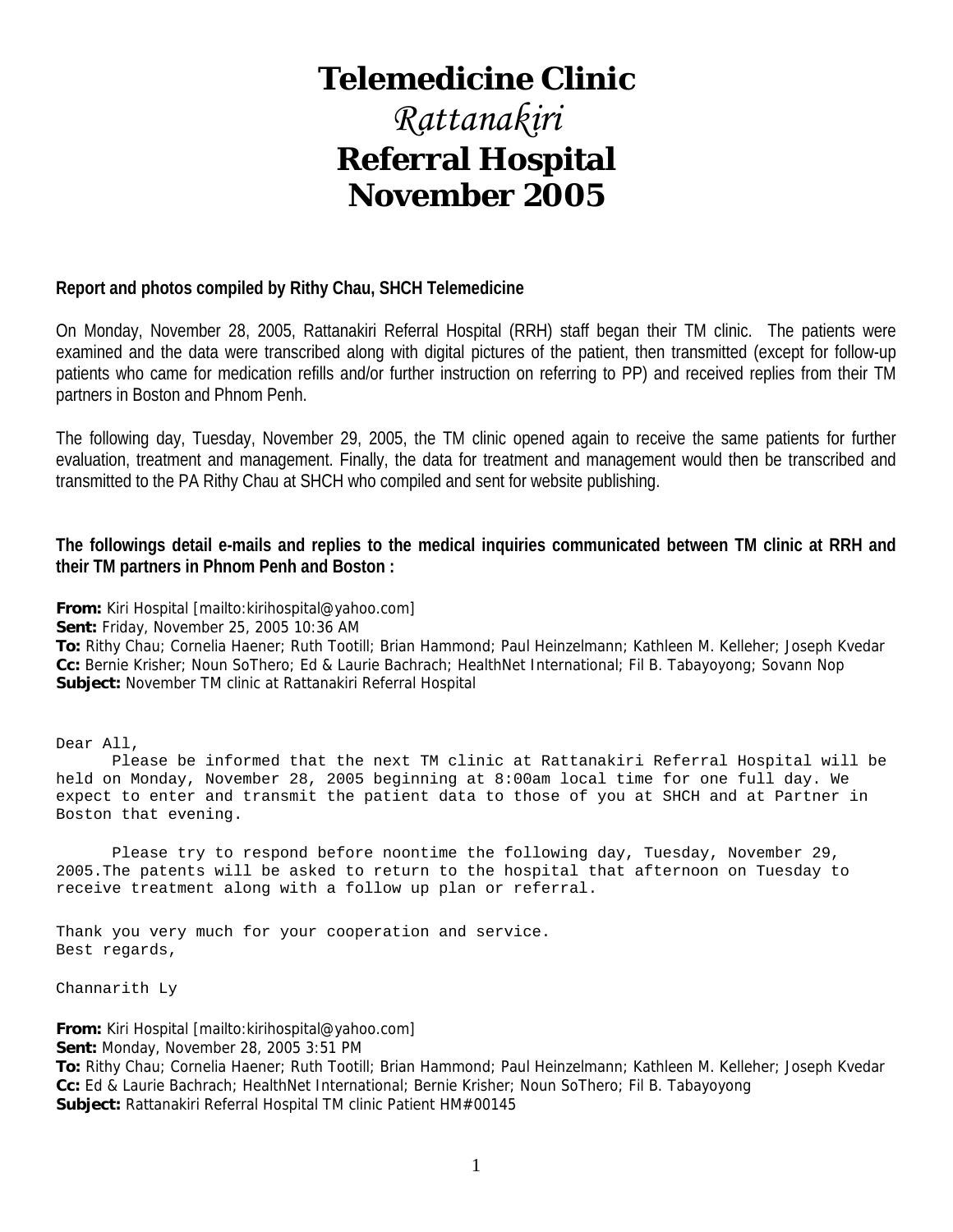#### Dear All,

There are two new cases of this month . This is the patient HM#00145 and his photos.

Best regards,

**Channarith** 

Please send all replies to kirihospital@yahoo.com and cc: to tmed\_rithy@online.com.kh .

*The information transmitted in this e-mail is intended only for the person or entity to which it is addredded and may contain confidential and/or priviledged material. Any review, retransmission, dissemination or other use of or taking of any action in reliance upon, this information by persons or entities other than the intended recipient is prohibited. If you received this e-mail in error, please contact the sender and delete material from any computer.*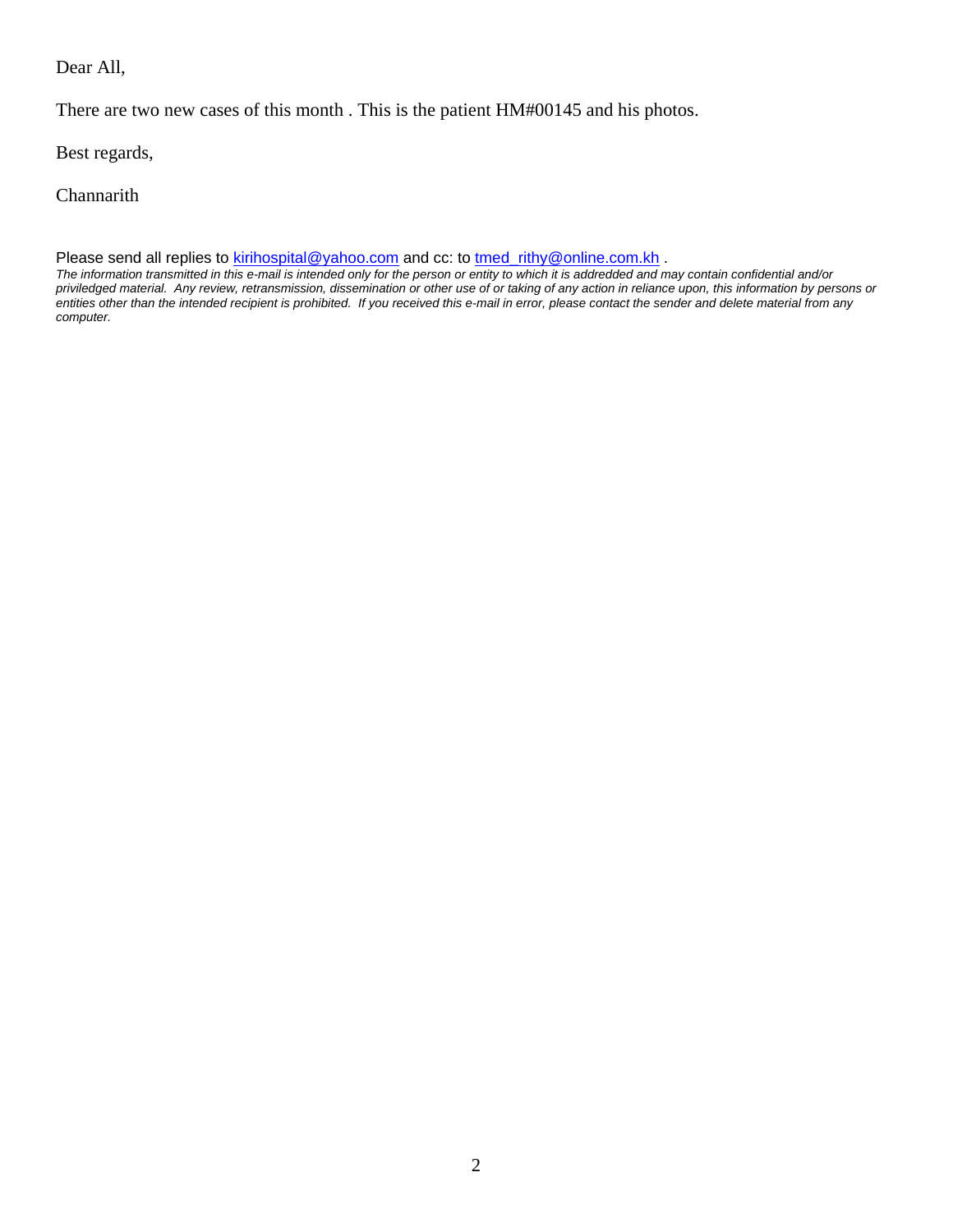## **Rattanakiri Provincial Hospital Telemedicine Clinic with Sihanouk Hospital Center of HOPE and Partners in Telemedicine**



**Allergies: none**

**Family Hx:** + PTB = his father more years ago

**ROS:**

**PE: Vital Signs: BP100/70 P69 R20 T37 Wt** 46kg

**General:** alerted and oriented

**HEENT: a mobile mass when swallowing the saliva, ferm, no solid , no bruit, no lymph nodes on neck, no tachycardia .**

**Chest:** -lungs: clear both sides ,no crackle . - Heart: no murmur ,regular rhythm,

**Abdomen:** soft , no mass , active BS , no organomeagally .

#### **Musculoskeletal unremarkable**

**Neuro:** sensor and motor are intact

**GU:** none

#### **Rectal :none**

#### **Previous Lab/Studies: none**

**Lab/Studies Requests:** EKG : normal, ultrasound : size :35mmx43mm, thyroid body is increase of volume, regular border of thyroid , content is homogen .

**Assessment:** 1.euthyroidism goiter 2.tumor benign of neck

**Plan 1.check T3, T4 and TSH at SHCH** 



**Chief Complaint:** a developing mass on his neck x 4.5x2.5 em x 5 y

**HPI:** 25 M presented with a mass on neck, which has progressively developed associated with palpitation off and on, especially on exertion and blurry vision off and on ,and a litter bit tremor occasionally ,no exophthalmia ,no weigh loss, no insomnia ,no vo/no ,no dizziness ,no cough, no HA, no convulsion ,no coma.

**Social Hx:** no smoking. alcohol off and on ( party ).







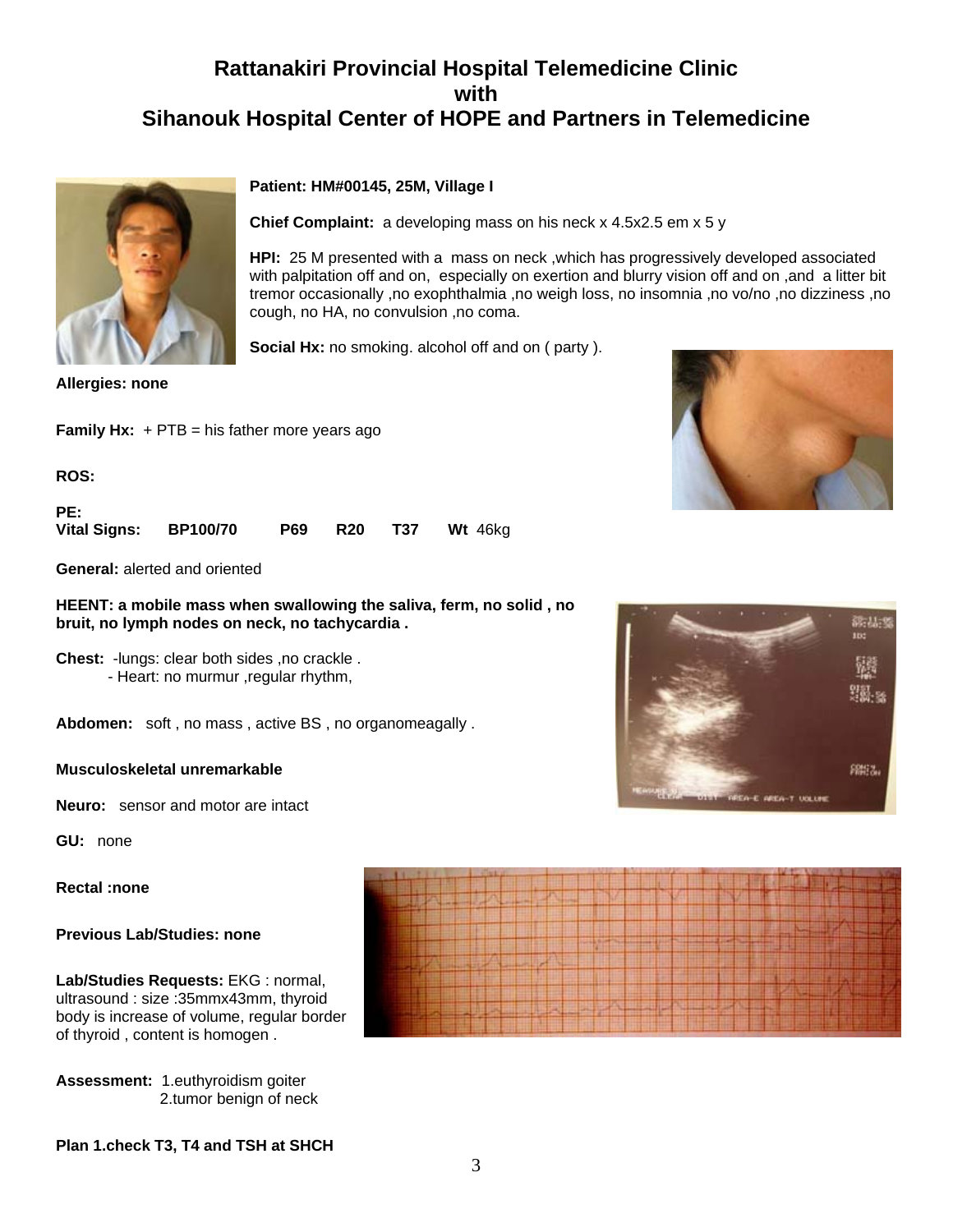**Comments/Notes:** please , give a good idea .

**Examined by:** Dr kok san **Date: 28/11/05** 

Please send all replies to kirihospital@yahoo.com and cc: to tmed\_rithy@online.com.kh .

*The information transmitted in this e-mail is intended only for the person or entity to which it is addredded and may contain confidential and/or priviledged material. Any review, retransmission, dissemination or other use of or taking of any action in reliance upon, this information by persons or*  entities other than the intended recipient is prohibited. If you received this e-mail in error, please contact the sender and delete material from any *computer.*

**From:** Rithy Chau [mailto:tmed\_rithy@online.com.kh] **Sent:** Tuesday, November 29, 2005 8:45 AM **To:** 'Kiri Hospital'

**Cc:** 'Cornelia Haener'; 'Ruth Tootill'; 'Brian Hammond'; 'Paul Heinzelmann'; 'Kathleen M. Kelleher'; 'Joseph Kvedar'; 'Bernie Krisher'; 'Noun SoThero'; 'Fil B. Tabayoyong'; 'Ed & Laurie Bachrach'; 'HealthNet International' **Subject:** RE: Rattanakiri Referral Hospital TM clinic Patient HM#00145

Dear Dr. San and Channarith,

Thank you for the two cases today.

For this patient, HM#00145, 25M, how did the mass progressively developed--did it start small and how small? Is there any voice change, dysphagia, tenderness? When did the palpitation start? What do you mean by "especially on exertion"? How did his body respond to heat or cold condition?

In the PE section for HEENT, where do you think the mass located anatomically, especially in relationship to the thyroid glands? When he swallowed, how did the mass move? What did you mean by firm and not solid? Did you do exam for the eyes? In Neuro exam, did you do DTR (deep tendon reflex) because this is helpful for ddx? Did you check to see if he has tremor or not? If tremor, what kind? How about gait or coordination?

Yes, I agree with you with the ddx of thyroid problem vs. other benign neck mass and no need for treatment at this time. I do not think that he need surgery urgently either ( and I hope our surgeon can give another opinion on this case also to confirm this). But I do suggest that (if the patient can afford to pay for an x-ray) the patient can have a CXR done to r/o PTB infection since positive history of his father. Once he gets the CXR done, please send an image for me and others. As for the thyroid function test, we do not need to do this right away, but ask him to come back next month.

Regards, Rithy

#### Rithy Chau, MPH, MHS, PA-C Sihanouk Hospital Center of HOPE

Rithy Chau, MPH, MHS, PA-C Sihanouk Hospital Center of HOPE -----Original Message----- From: ruth\_tootill@online.com.kh [mailto:ruth\_tootill@online.com.kh] Sent: Tuesday, November 29, 2005 9:21 AM To: Rithy Chau Cc: 'Kiri Hospital'; 'Cornelia Haener'; 'Brian Hammond'; 'Paul Heinzelmann'; 'Kathleen M. Kelleher'; 'Joseph Kvedar'; 'Bernie Krisher'; 'Noun SoThero'; 'Fil B. Tabayoyong'; 'Ed & Laurie Bachrach'; 'HealthNet International' Subject: RE: Rattanakiri Referral Hospital TM clinic Patient HM#00145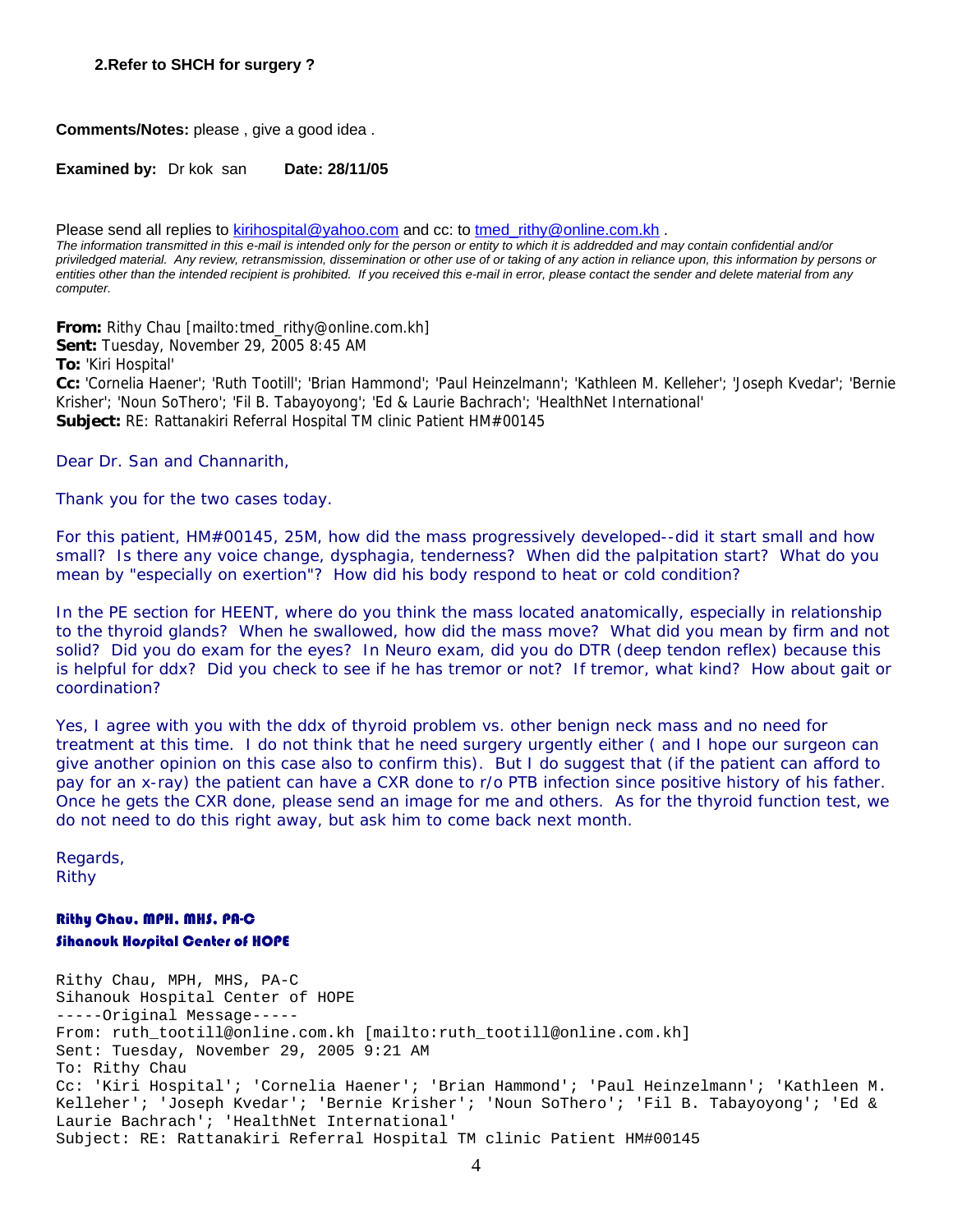Dear Rithy,

I think all your suggestions are very good. When I look at the patient's neck, the mass looks high in the midline and I think he may have either a mass on the superior part of his isthmus or even ectopic thyroid tissue in a thyroglossal duct. It would be helpful to know if the mass moves when the patient sticks out his tongue. A thyroglossal duct is an embryological remnant from the thryoid gland to the base of the tongue and may have cysts, fistulae or ectopic thyroid tissue.

Otherwise I would do all the things suggested. With the long history I don't think there is any indication for urgent surgery, but in a man there is an increased risk of malignancy. He would need to exclude TB do thyroid function tests first.

Best wishes, Ruth

**From:** Cornelia Haener [mailto:cornelia\_haener@online.com.kh] **Sent:** Tuesday, November 29, 2005 10:52 AM **To:** 'Kiri Hospital' **Subject:** RE: Rattanakiri Referral Hospital TM clinic Patient HM#00145

Dear all,

Dr. Ruth Tootill and I have just discussed the case and were wondering, if you could do a fine needle aspiration cytology, taking three smears fixed with an alcohol spray or immersed in alcohol, two slides air dried. If it is a papillary thyroid cancer in ectopic position, the cytology might be positive. **Thanks** 

Cornelia Haener

#### *"Fiamma, Kathleen M." <KFIAMMA@PARTNERS.ORG>* wrote:

Subject: FW: Rattanakiri Referral Hospital TM clinic Patient HM#00145 Date: Thu, 15 Dec 2005 09:44:02 -0500 From: "Fiamma, Kathleen M." <KFIAMMA@PARTNERS.ORG> To: <kirihospital@yahoo.com> CC: <tmed\_rithy@online.com.kh>

-----Original Message----- **From:** Barbesino, Giuseppe,M.D. **Sent:** Wednesday, December 14, 2005 12:35 PM **To:** Fiamma, Kathleen M. **Subject:** RE: Rattanakiri Referral Hospital TM clinic Patient HM#00145

**This young man seems to have an upper neck, midline mass. Both the patient's picture and the thyroid ultrasound suggest a "thyroglossal duct cyst". This is a nodule occurring in a remnant of the embryonic thyroid. Thyroglossal duct cysts can be located anywhere between the base of the tongue and the thyroid bed proper, on the midline. Usually the thyroid is normal in these cases, but occasionally it is entirely dysmorphic. Sometimes the nodule is the only thyroid tissue seen in the neck, although in most cases this causes some degree of congenital hypothyroidism. The neck US pictures do not show the thyroid bed proper, so I cannot draw conclusions on that. In general, removal of these lesions is optional if an adequate fine needle biopsy adequately confirms the nature of the mass and shows no evidence of cancer. However some studies have shown a higher incidence of cancer in these masses. In this case, considering the size of the mass, surgical removal would be reasonable. If there is no malignancy in the mass and if the remaining thyroid is normal that is all is needed. If there is cancer, then the whole thyroid should be removed. Thyroid function tests should be repeated 2 months after surgery to make sure thyroid function remains normal.**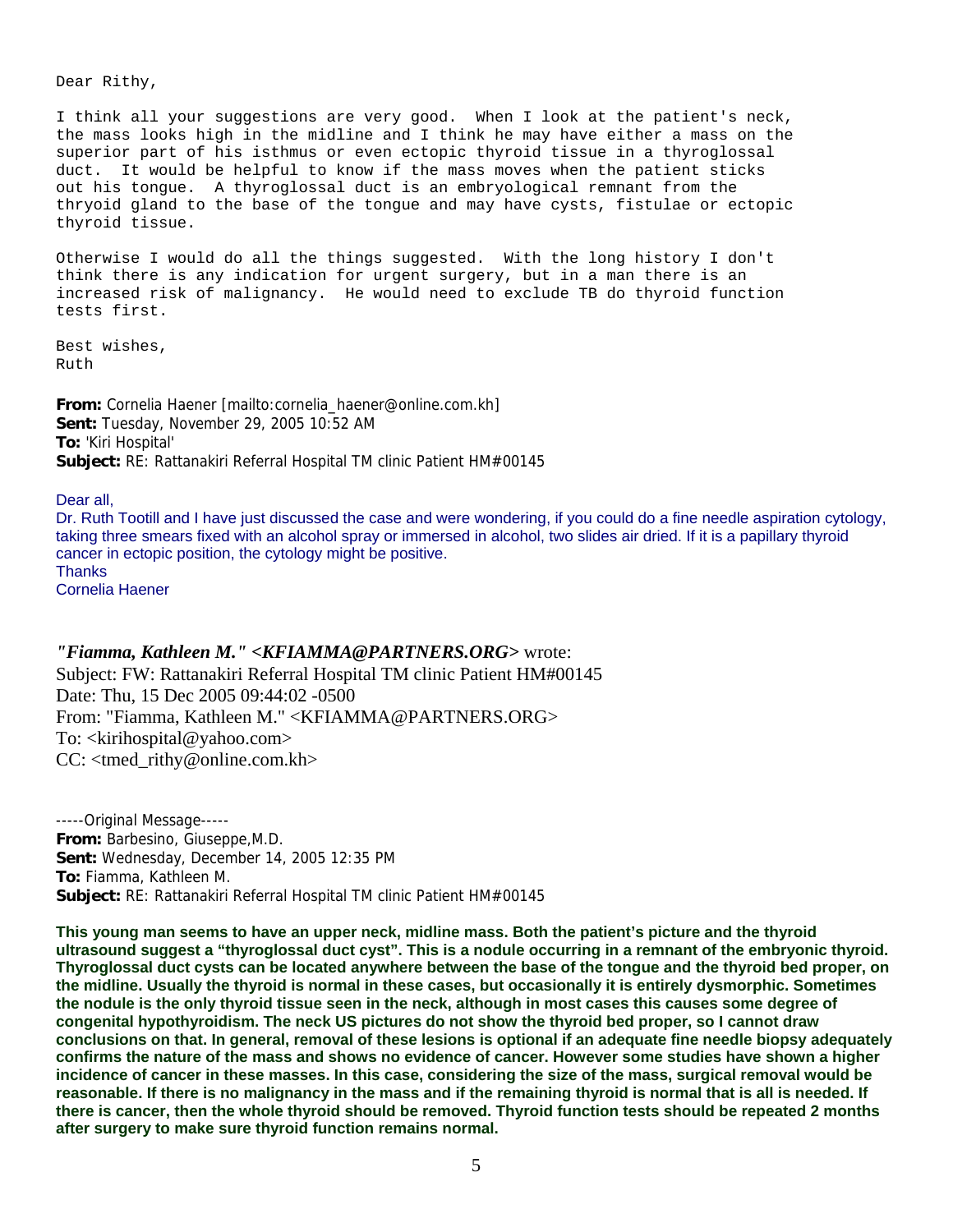Giuseppe Barbesino, MD Thyroid Associates Massachusetts General Hospital-Harvard Medical School Wang ACC 730S 55 Fruit St Boston MA, 02114

**From:** Kiri Hospital [mailto:kirihospital@yahoo.com] **Sent:** Monday, November 28, 2005 4:19 PM **To:** Rithy Chau; Brian Hammond; Paul Heinzelmann; Kathleen M. Kelleher; Joseph Kvedar **Cc:** Ed & Laurie Bachrach; HealthNet International; Bernie Krisher; Noun SoThero; Fil B. Tabayoyong **Subject:** Rattanakiri referal Hospital TM clinic Patient VC#00146

\_\_\_\_\_\_\_\_\_\_\_\_\_\_\_\_\_\_\_\_\_\_\_\_\_\_\_\_\_\_\_\_\_\_\_\_\_\_\_\_\_\_\_\_\_\_\_\_\_\_\_\_\_\_\_\_\_\_\_\_\_\_\_\_\_\_\_\_\_\_\_\_\_\_\_\_\_\_\_\_\_\_\_\_\_\_\_\_\_\_

Dear All,

Here is the patient VC#00146 and his photos.

Best regards

Channarith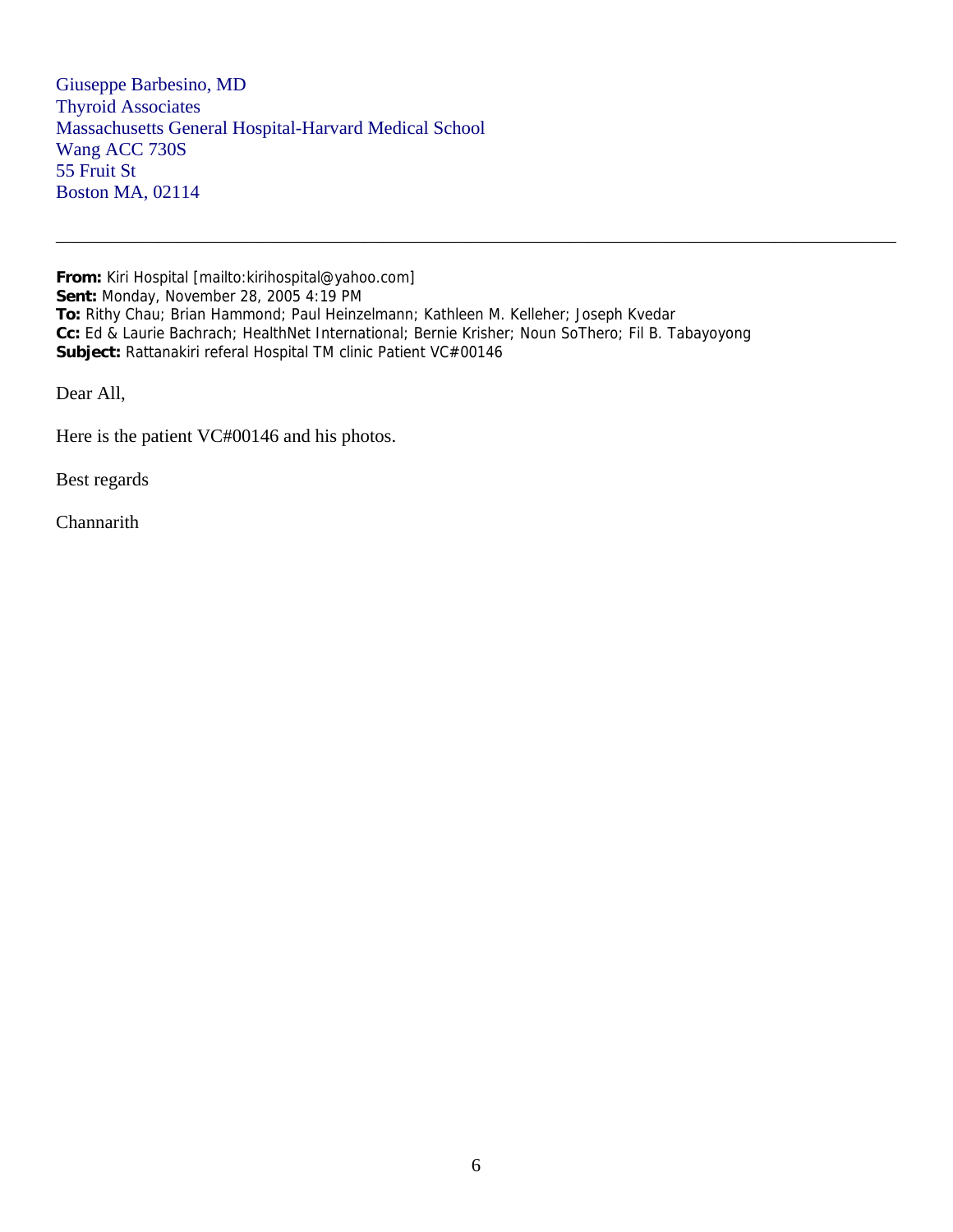## **Rattanakiri Provincial Hospital Telemedicine Clinic with Sihanouk Hospital Center of HOPE and Partners in Telemedicine**



#### **Patient: VC#00146, 47M, Village V**

**Chief Complaint:** palpitation on exertion off and on x 2 y

**HPI:** He had the HNT X 7 y. He treated with unknown medicines at private clinic .His symptom of HNT got better. But at last 2 y, his complaint o f palpitation on and off with pick pain on apex without radiated to another place and sob occasionally, blurry vision and tender of neck, cough off and on ,no vo/no ,no dizziness, no coma , no convulsion , no tinnitus ,no fever.

**PMH/SH:** unremarkable

**Social Hx:** cigarette x 20 y, alcohol x 20 y

**Allergies: none**

**Family Hx:** none

**ROS:**

| PE:                 |                 |  |                            |
|---------------------|-----------------|--|----------------------------|
| <b>Vital Signs:</b> | <b>BP130/70</b> |  | <b>P70 R23 T37 Wt 63kg</b> |

**General:** alerted and oriented

**HEENT: no lymph node , no mass on neck , no rhinopharyngitis .**

**Chest:** Lungs: no crackle , clear both sides . Heart: no murmur ,regular rhythm.

**Abdomen:** soft ,no mass , no organomegally, active BS

#### **Musculoskeletal: UNREMARKABLE**

**Neuro:** sensor and motor are intact

**GU:** unremarkable

**Rectal: none**

**Previous Lab/Studies: none**

**Lab/Studies Requests:** EKG, chest x ray :

**Assessment:** 1.hypertension 2.cardiac ischemia ?

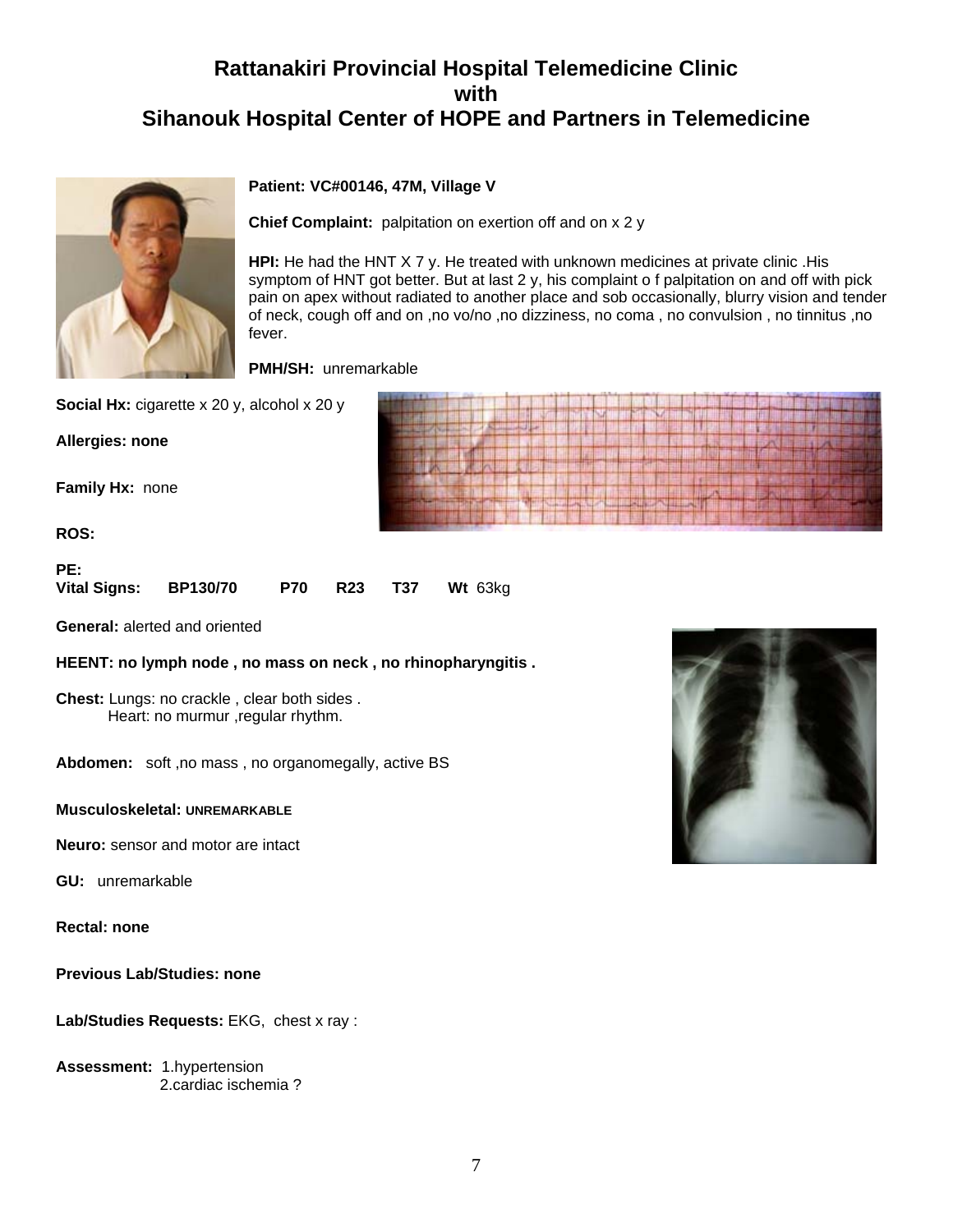**Plan; 1. altenolol 50mg ½ tab qd x 15 2.ASP 500 mg ¼ tab qd x 15** 

**Comments/Notes:** please, give a good idea

**Examined by:** Dr Kok san Date: 28/11/05

Please send all replies to kirihospital@yahoo.com and cc: to tmed\_rithy@online.com.kh .

*The information transmitted in this e-mail is intended only for the person or entity to which it is addredded and may contain confidential and/or priviledged material. Any review, retransmission, dissemination or other use of or taking of any action in reliance upon, this information by persons or entities other than the intended recipient is prohibited. If you received this e-mail in error, please contact the sender and delete material from any computer.*

**From:** Rithy Chau [mailto:tmed\_rithy@online.com.kh] **Sent:** Tuesday, November 29, 2005 9:52 AM **To:** 'Kiri Hospital' **Cc:** 'Paul Heinzelmann'; 'Kathleen M. Kelleher'; 'Joseph Kvedar'; 'Bernie Krisher'; 'Noun SoThero'; 'Fil B. Tabayoyong'; 'Ed & Laurie Bachrach'; 'HealthNet International' **Subject:** RE: Rattanakiri referal Hospital TM clinic Patient VC#00146

Dear Dr. San and Channarith,

For this patient, VC#00146, 47M, smoker/drinker, PMH of HTN x 7yrs, his HPI is vague and incomplete, PE unremarkable. Any sign for JVD? How much did he smoke and drink and for how long? Has he stopped yet and how long ago? Did he receive any treatment and what kind and for how long? Was he on Atenolol before? Any prior lab tests?

During TM clinic, did he take any medication prior to BP measurement since his BP in the upper normal? Although I agree with your initial treatment plan, although I would gather more hx and PE info, esp about his previous tx. His EKG is normal sinus rhythm with early repolarization in several leads. No indication for ischemia or LVH. CXR without abnormality nor cardiomegaly. You may want to ask him to check his CBC, chem, creat, gluc, and chol. Tests readily available to you for TM clinic there (provided via Boston) to use for this patient--UA and BS.

Please provide me with some of the missing info I mentioned above and then I will be able to help you finalize the dx and tx plan for this patient. At this point, we can give him a dx of HTN (by hx).

I hope this is helpful.

Regards, Rithy

P.S. Please take a look at Chan's *History and Physical Examination*, 10th edition, book I gave to each one of you last month for assistance in write up case presentation for each of the medical problem presented to SHCH and Boston.

Rithy Chau, MPH, MHS, PA-C Sihanouk Hospital Center of HOPE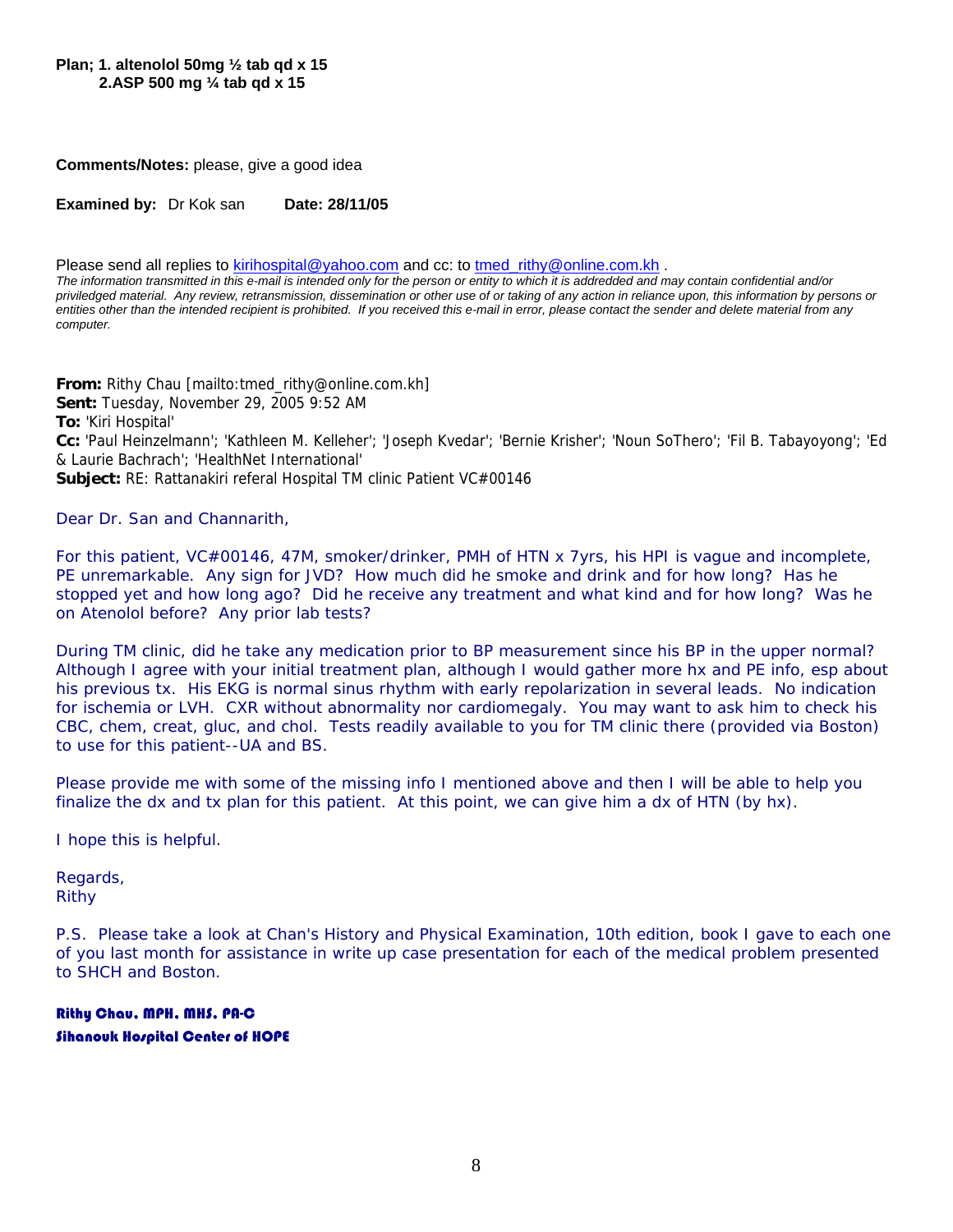# **Wednesday, November 29, 2005**

## **Follow-up Report for Rattanakiri TM Clinic**

There were 2 new and two follow-up patients seen during this month TM clinic at Rattanakiri Referral Hospital (RRH). The data of all new cases were transmitted and received replies from both Phnom Penh and Boston. Per advice sent by Partners in Boston and Phnom Penh Sihanouk Hospital Center of HOPE, the following patients were managed and treated per local staff:

[Please note that in general the practice of dispensing medications at RRH for all patients is usually limited to a maximum of 7 days treatment with expectation of patients to return for another week of supplies if needed be. This practice allows clinicians to monitor patient compliance to taking medications and to follow up on drug side effects, changing of medications, new arising symptoms especially in patients who live away from the town of Banlung and/or illiterate. Medications and lab tests not available at RRH are provided by SHCH to TM patients at no cost]

## Treatment Plan for Rattanakiri TM Clinic November 2005

#### **NEW Cases**

**1. HM#00145, 25M,Village V** 

Dx:

- 1. Thyroglossal Duct Cyst?
- 2. TB LN?
- 3. Papillary Thyroid Cancer??

#### Tx:

Draw blood for TSH next month and if normal consider FNA.

#### **2. VC#00146, 46M , Village V**

Dx:

**HTN** 

- Tx:
- 1. Atenolol 50mg ¼ tab po qd x 14d
- 2. Education of smoking and alcohol cessation

#### **Follow-up patients**

- 1. **PC#00113, 40F, Village I**
	- Dx: 1. Nodular goiter 2. PTB?
	- Tx: Repeat chest x-ray 2nd time